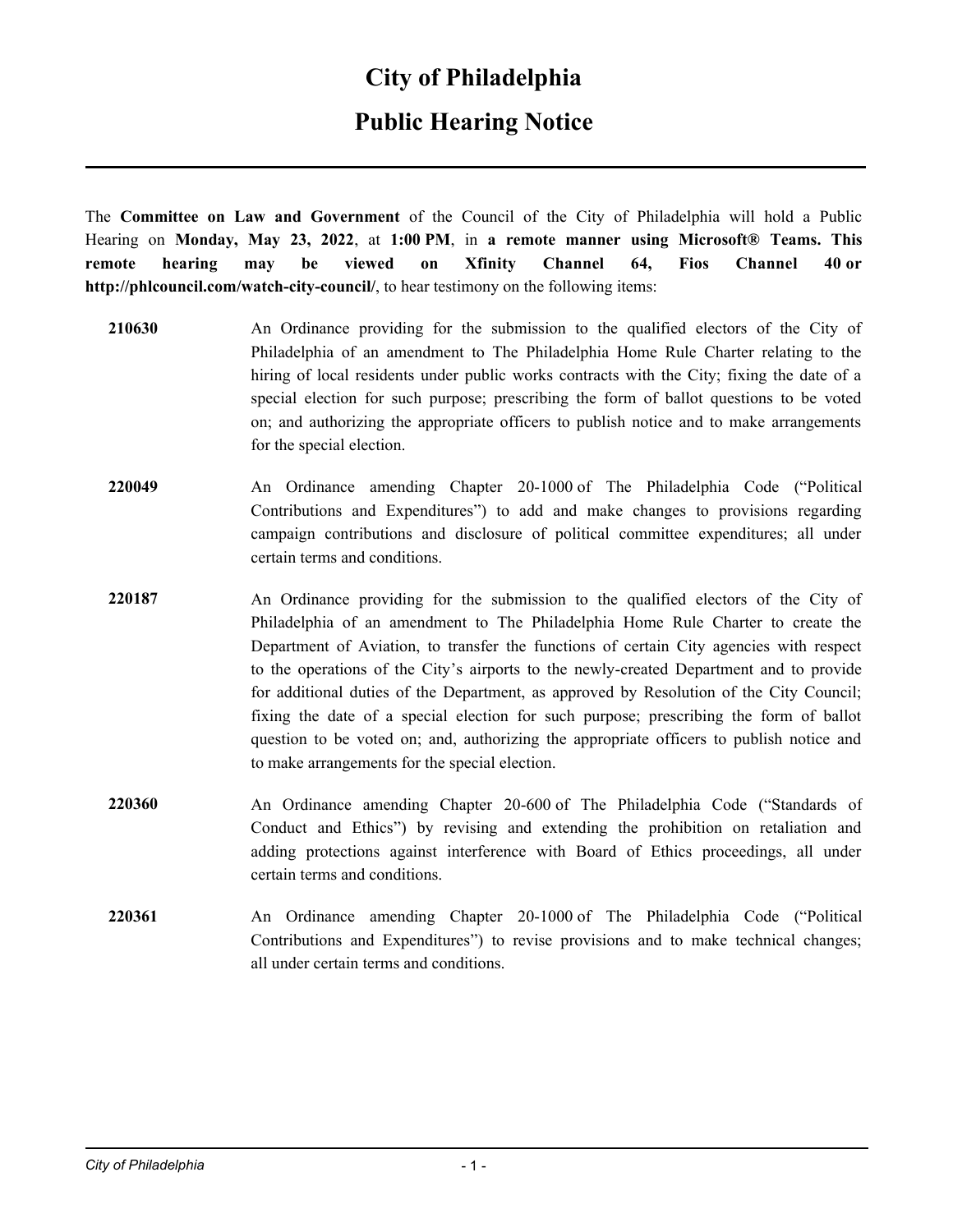## **City of Philadelphia**

## **Public Hearing Notice**

### **Committee on Law and Government Monday, May 23, 2022 at 1:00 PM**

**220408** An Ordinance providing for the submission to the qualified electors of the City of Philadelphia of the proposal set forth in a Resolution approved by Council an amendment to The Philadelphia Home Rule Charter relating to the creation of the Division of Jobs and Training Opportunities within the Department of Commerce, to provide centralized services to Philadelphians seeking job and training opportunities in the public or private sectors; and, authorizing the appropriate officers to publish notice and to make arrangements for the special election.

- **220409** An Ordinance amending Title 18 of The Philadelphia Code, entitled "Commerce," by adding a new Chapter, entitled "Workforce Development Activity and Reporting," to promote workforce development activity, and to require the Department of Commerce to report to Council certain aggregate information regarding employment rates and training opportunities, and to report on assessments of the economic impact of the City's workforce development programs, all under certain terms and conditions.
- **210640** Resolution proposing an amendment to the Philadelphia Home Rule Charter relating to the hiring of local residents under public works contracts with the City; and providing for the submission of the amendment to the electors of Philadelphia.
- **220197** Resolution proposing an amendment to The Philadelphia Home Rule Charter to create the Department of Aviation, to transfer the functions of certain City agencies with respect to the operations of the City's Airports to the newly-created Department and to provide for additional duties of the Department; and providing for the submission of the amendment to the electors of Philadelphia.
- **220423** Resolution proposing an amendment to The Philadelphia Home Rule Charter to create the Division of Jobs and Training Opportunities within the Department of Commerce, to provide centralized services to Philadelphians seeking jobs and training opportunities in the public or private sectors; and providing for the submission of the amendment to the electors of Philadelphia.